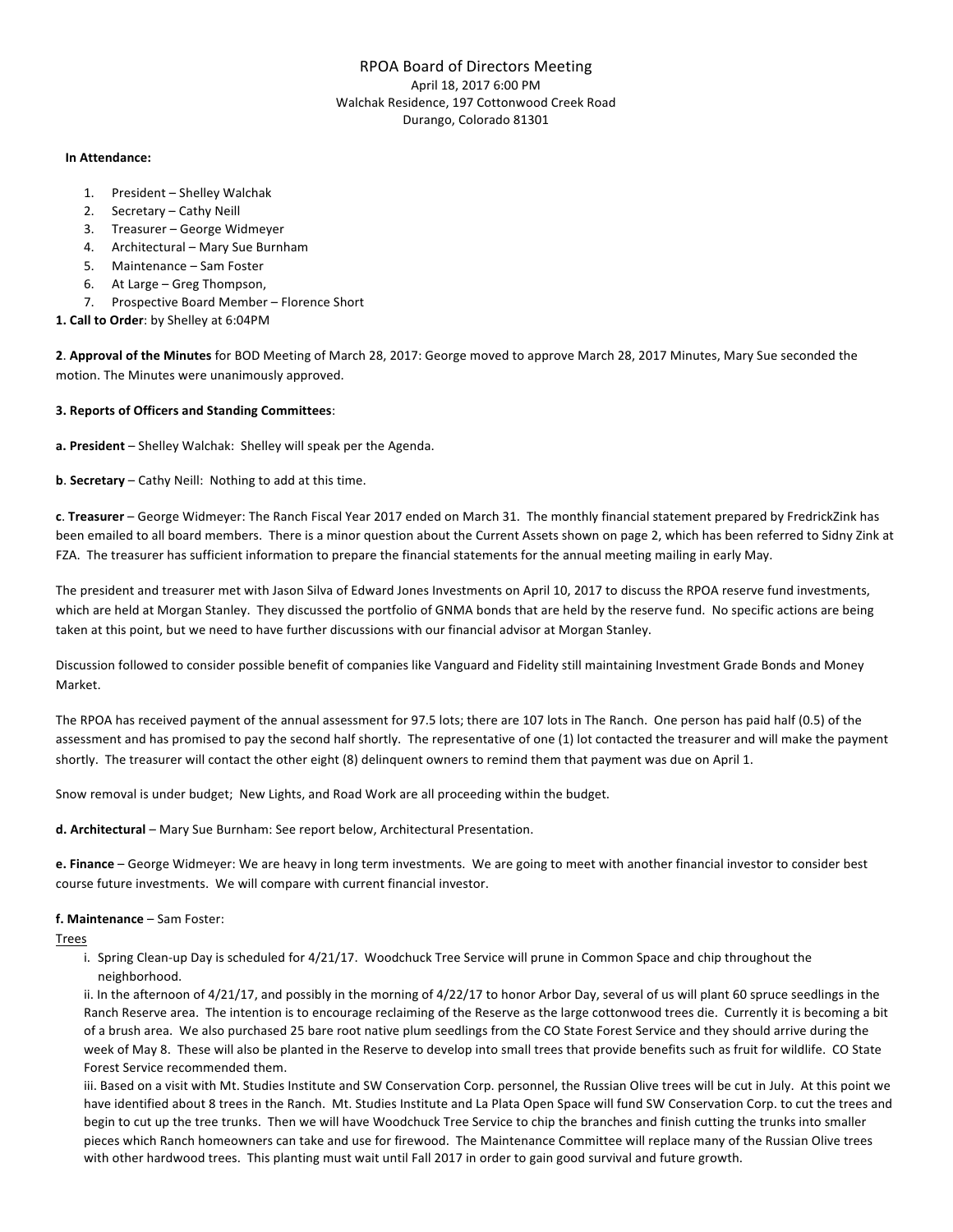#### Irrigation

The water was turned on at the headgates in the past week. Earthscape cleaned out ditches and some ponds prior to the water coming back. We are preparing for the irrigation system to resume in the next few weeks.

#### Repair Outlet in Pond

John Randle completed his contract to replace and repair the water outlet fixture on the south-side pond at the entrance to The Ranch. He removed the outlet elbow on March 21 and build a new outlet and installed 10 feet of new piping on or about April 4.

#### Crack Filling in Streets

We received bids from three contractors and we are in the process of evaluating the bids. The price and capability of each contractor will be used to select a company to do the crack filling this summer.

### Capital Projects

i. Wood Shingle Roof Replacement: Nistler Buildings, LLC removed the wood shingles on the

mailroom, maintenance building in Bear Park, and the pump house in Bear Park and replaced them

with Owens Corning TruDefinitions Duration asphalt shingles over a synthetic underlayment.

ii. Replace Street Lights: No progress has been made this month on replacing the street lights. We are in the process of drafting a Request for Proposals to be posted in the Durango *Herald* as part of our normal process on large projects in the Ranch. We have done some previous work on scoping out light fixtures and need to complete that work and then post the RFP.

g. Nominating - Jeanie Emigh: We have several candidates: Bob Condit, Florence Short, Jeanie Emigh, Susan Higgins for 1/2 time sharing with Susan Jones also  $\frac{1}{2}$  time, and George Widmeyer.

#### **4. Items Requiring Immediate Action:**

a. Mailing will be assembled by Jeanie, George, and Mary Sue at 4pm, May 5, at Jeanie's home, and will include documents for the annual meeting mailing:

1. Annual Meeting Cover Letter (sheet 1, front)

- 2. Slate of Candidates (sheet 1, back)
- 3. Income Statement (PDF) (sheet 2, front)
- 4. Balance Sheet (PDF) (sheet 2, back)
- 5. Short-term Rental Vote Explanation (sheet 3, front)
- 6. First Amendment (PDF) (sheet 3, back; sheet 4, front and back)
- 7. Proxy Card (card stock, front and back)

**b. Outdoor Lighting** project moving slowly: See Sam's report above, Capital Projects, ii.

#### **c. Architectural Presentation:**

PROPOSED CHANGES TO THE RPOA ARCHITECTURAL RULES, April 18, 2017

#### Item One: RAIN BARRELS

In May, 2017, the Colorado Legislature approved the use of rain barrels (HB 16 1005), for rooftop precipitation collection of single family homes or multi-family residence with four or fewer units as long as the collected precipitation is used only for outdoor purposes (watering lawns and gardens) on the residential property on which the precipitation is collected.

The law states that no more than 2 containers of 55 gallons each may be used for a total of 110 gallons or less. A COMMON INTEREST COMMUNITY MAY IMPOSE REASONABLE AESTHETIC REQUIREMENTS THAT GOVERN THE PLACEMENT OR EXTERNAL APPEAERANCE OF A RAIN BARREL.

It has been called to the Architectural Committee's attention that the DCCR's have a rule:

Section 3.01 Paragraph Y: No tanks of any kind shall be erected, placed or permitted upon ay LOT.

George Widmeyer took the issue to our RPOA lawyer, Christina Landeryou in mid-February...

The Ranch Board of Directors is considering two issues for which we need your advice:

1) The DCCRs, Section 3.01, Paragraph Y states "No tanks of any kind shall be erected placed or permitted upon any LOT." The State of Colorado has now approved the use of rain barrels for single-family homes and for condo/townhome units of less than 4 combined units. Do we need to revise *our* DCCRs to allow "rain barrels"? I assume that Colorado law supersedes our DCCRs and so we do not have to change the DCCRs at this time. We *could modify* our Architectural Rules by a vote of the board to put conditions on the use of rain barrels and go back to Paragraph Y at a later time. *Is this approach acceptable?* 

1. I recommend that the concerns surrounding the use of rain barrels, ie., colors, size, and location be addressed in the Design Guidelines. I do not see a need to amend the DCC&Rs to incorporate a specific rain barrel provision. Our intent, as we've discussed over the years, is to eliminate design type restrictions and criteria from the DCC&Rs as these provisions are covered in a more detailed and updated manner in the Design Guidelines. There are many provisions in the current DCC&Rs that need amending and I recommend a comprehensive amendment for the entire document. Yes, in answer to your question, CCIOA would supersede your DCC&Rs if your DCC&Rs were written to prohibit rain barrels.

The Architectural Committee recommends that the RPOA Board vote approval of the following statement and request that it be included in the Architectural Rules:

Homeowners are allowed to install rain barrels per Colorado State law (Two 55 gallon barrels to collect no more than 110 gallons rooftop rain precipitation to be used for exterior purposes on the property upon which it is collected.) Application must be made to the Architectural Committee for approval of rain barrel size, style, color, and placement. Mosquito control is required.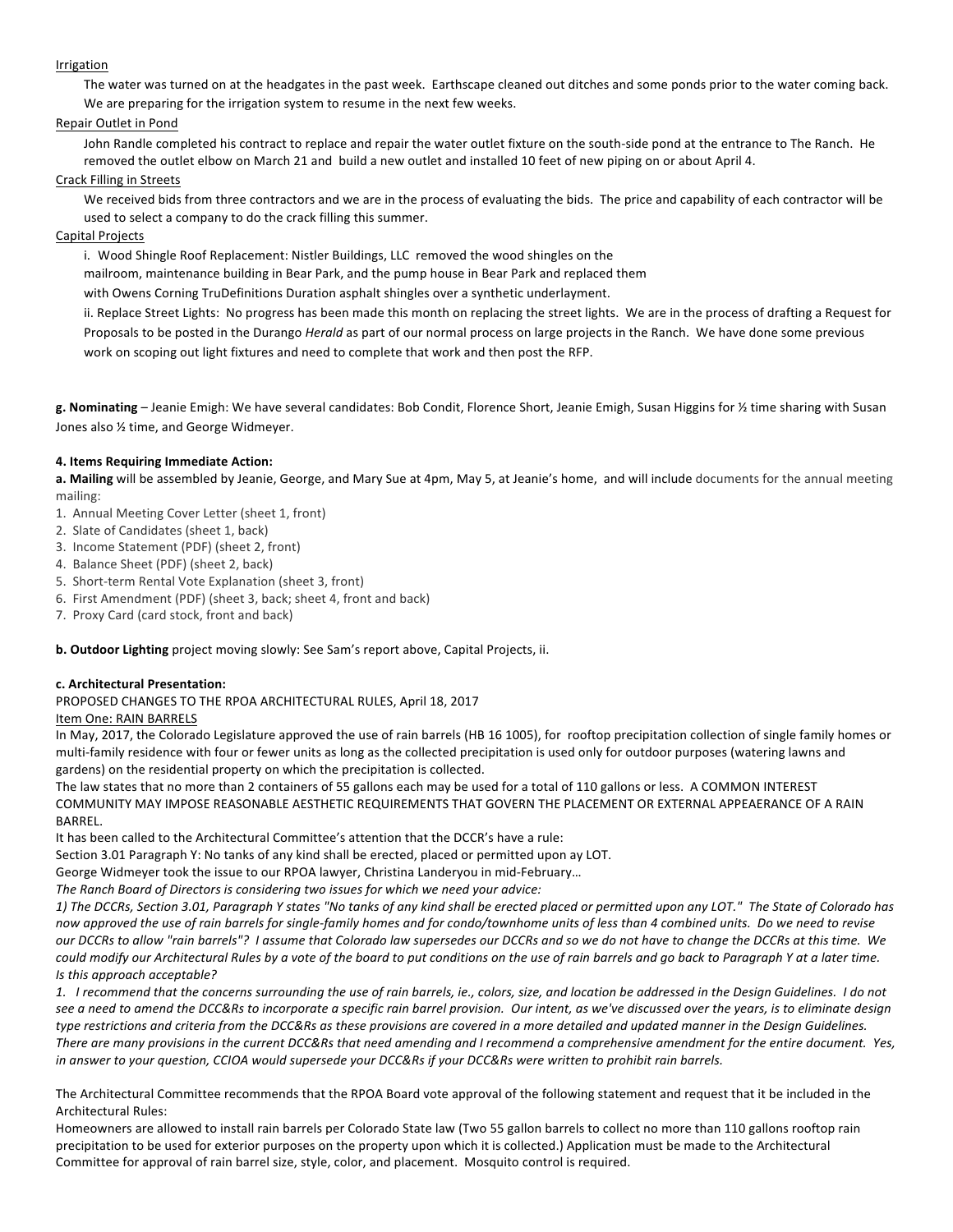Mary Sue will bring samples of Rain Barrel to the next meeting.

## PROPOSED CHANGES TO THE RPOA ARCHITECTURAL RULES, April 18, 2017

Item Two: ROOFS

Currently, the RPOA Architectural Rules Require:

Vc. Roofs (Chimneys/Outdoor Fires)

All roof pitches shall range between 5:12 and 7:12 (inches of rise per inches of run) unless otherwise approved in writing by the Architectural Committee.

In all new construction and roof replacement, roof tiles must be made of class A fire-rated roofing materials approved by the Committee. The Committee must give prior written approval of both the materials and the color before any roofing or re-roofing is begun. The following roofing materials are currently permitted:

- Artificial Shakes (Seneca EcoStar Cedar Shake Tiles by Carlisle SynTec Corp, and similar
- Lightweight Concrete Roof Tiles (Eagle Roofing, Westile, and similar)
- Presidential TL Shake (asphalt) by Certain Teed Corp.
- Owens Corning Woodcrest & Woodmoor Collection

This list of roofing materials may be expanded to include other materials as technology improves. An owner may bring to the Committee a request for evaluation and approval of an unlisted roofing material. The request must include supporting information about the material. 1. Approval of Owens-Corning TruDef Duration Shingles:

In May of 2016, Olmsteads and Mackeys (114 CCR C-1, C-2) (Lots 34 and 35) requested permission to replace their common roof with a new material call Tru Def Duration shingles made by Owens Corning and with the same fire and wind rating as well as long range guarantee as the Woodcrest and Woodmoor shingles already approved for use at The Ranch, but less expensive.

Here is a quotation from their application:

"...because of the significant price difference and improved material technology we request permission to use a new roofing material, Owens-Corning TruDef Duration. This roof is made of Class A Fire Resistance material, as required by the Architectural Design Standards. It has a Limited Lifetime warranty (same as the currently approved Woodmoor Shake), plus 130-MPH Wind Resistance and Algae Resistance Limited Warranties. We will be using the Brownwood color, which will blend well with surrounding roofs.

The matter was taken to the May 17, RPOA Board meeting where a presentation was made by Architectural Chairman, Mary Sue Burnham. The Board approved the use of this new shingle material but did not specifically name the product.

Today, April 18, 2017, I ask the RPOA Board to revote on this matter and request that this new product (Owens-Corning TruDef Duration shingles) be listed along with the other roofing materials in the Architectural Rules.

George moved that the Board accept Owens-Corning TruDef Duration shingles in the Architectural Rules, Shelley seconded the motion, the Board unanimously approved the motion to accept Owens-Corning TruDef Duration shingles.

George moved and Shelley seconded the motion to approve the installation of Owens-Corning TruDef Duration Shingles. The motion passed unanimously.

#### 2. Metal Roofs

Over the past few years there have been requests by homeowners to install metal roofs on their homes. No action has ever been taken on this matter. However, in January of 2016, a prospective homeowner came to the Jan 12 RPOA Board meeting with samples and logic as to the value and benefit of using metal roofs. He was told that the Board in the past had been asked about this issue and no decision ever made. Ultimately, the matter became moot as the individual never purchased property at The Ranch.

In February 2017, Michael Lumsden reapplied to build a shed on his property as the original shed application, made in 2015, was never built. At this time, Michael requested a metal roof for this new shed. Mary Sue Burnham, RPOA Architectural Chairman, asked Michael for time to research the issue and to make a presentation to the RPOA Board at the April 2017 meeting. He concurred as he did not plan to build the shed until late June 2017. 

Upon research, it was discovered that there are issues with the use of metal roofs.

Darren Tripp, a project manager at 4-Corners Roofing, Inc., who has completed many re-roofing projects at The Ranch made the following comments:

- Their appearance is not consistent with roofs already in place at The Ranch.
- Gutters would need to be removed
- Ice dams/piles of snow can cascade down on the decks below and cause damage
- Ice dams can damage the metal roof panels.
- There is no financial gain (metal roofs are not necessarily cheaper)
- Some metal roofs have a reflective effect that is unacceptable.
- If metal roofs were allowed, it is critical that the choice of panel used and color be determined by the Architectural Committee (he recommended Pro Panel: Burnished Slate, Brown or Mocha Brown colors.)

Finally, he commented that many HMO's do not allow metal roofs as they have a distinctive appearance which is not necessarily compatible with normal shake/asphalt shingles.

Tim Nistler was asked for his opinion about metal roofs at The Ranch. He also felt that, if allowed, metal roofs would ruin the cohesive appearance that now exists at The Ranch.

Based upon this research, the Architectural Committee recommends denial of metal roofs for use in construction or re-construction at The Ranch, and that this restriction is added to the Architectural Rules.

**d**. Shelley will arrange for a **representative from a roofing company** to come to the May meeting.